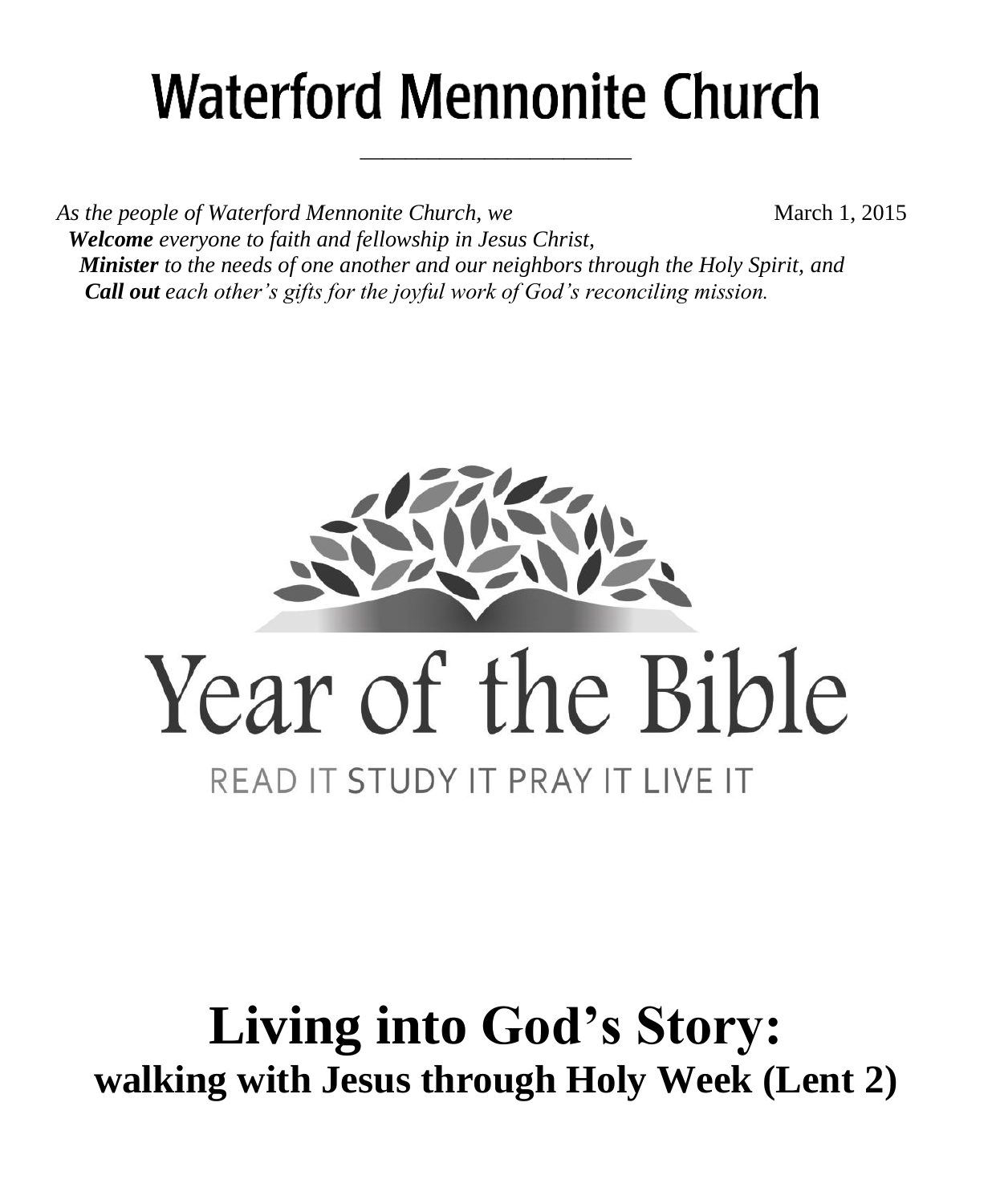| <b>Visualizing Scripture</b>      |                                                                                     |                                                               |  |
|-----------------------------------|-------------------------------------------------------------------------------------|---------------------------------------------------------------|--|
| Prelude                           |                                                                                     | Anne Lehman                                                   |  |
| Gathering song                    | Jesus calls us here to meet him<br>Siyahamba (We are marching)<br>Longing for light | <b>JD Smucker and Debbie Fath</b><br>SI <sub>3</sub><br>SJ 54 |  |
| Welcome and call to worship       |                                                                                     | <b>Ruthie Saunders</b>                                        |  |
| Lighting of the peace lamp*       |                                                                                     |                                                               |  |
| Offering                          | Please pass the friendship pads as we give our offerings                            | Anne Lehman                                                   |  |
| Children's time                   |                                                                                     | <b>Mark Daniels</b>                                           |  |
| Congregational singing            | God of the Bible                                                                    | SJ 27                                                         |  |
| Scripture reading                 | Mark 14:32-52                                                                       |                                                               |  |
| Sermon                            | "Waterford Mennonite Church, SFD"                                                   | Neil Amstutz                                                  |  |
| Song of response                  | Tis midnight, and on Olive's brow                                                   | H 241                                                         |  |
| Sharing and congregational prayer |                                                                                     | Velma Swartz                                                  |  |
| Benediction                       |                                                                                     |                                                               |  |

Sending with Lenten reflections

*Thanks to Karen Hostetler and Loanne Harms for creating the lovely Lenten banner hanging at the front of the sanctuary.*

H = *Hymnal: A Worship Book*; SJ = *Sing the Journey; SS = Sing the Story*

**Living Stream Worship: Both services are live streamed at** [www.waterfordchurch.org](http://www.waterfordchurch.org/)

<sup>\*</sup>We light the peace lamp every Sunday to lament all unnecessary and violent loss of life around the world and to remind us of our calling to be peacemakers.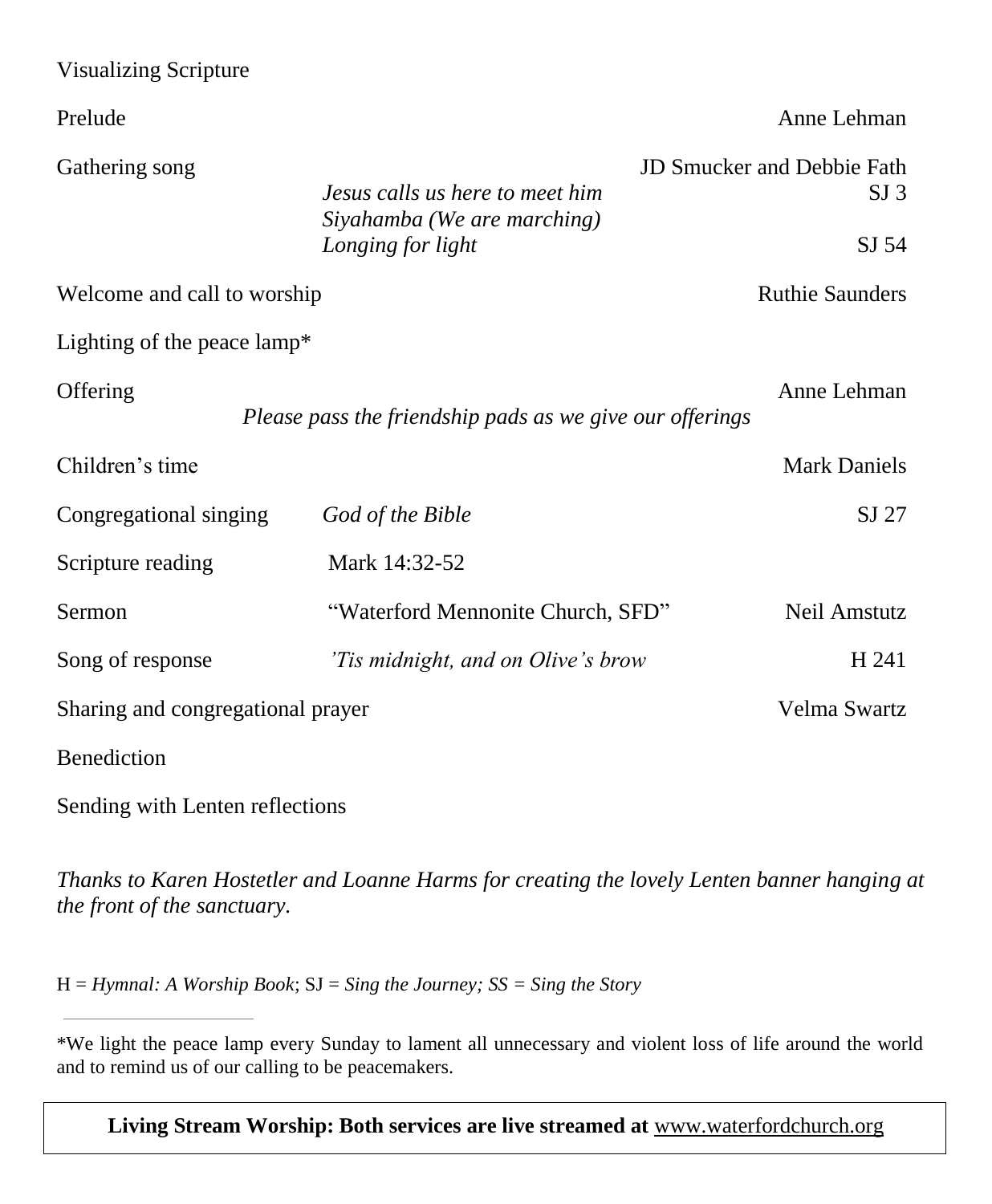### **Prayers for Brothers and Sisters**

*Mennonite Mission Network personnel in Paris, France* as they help their communities make sense of the recent violence and how to respond in a Jesus-centered perspective.

*Ryan Miller*, serving at Camp Menno Haven in Illinois.

From *Benin Bible Institute*: that harmony and cohesion would continue to characterize the BBI leadership team and that ministry results would honor God.

*Rod Hollinger-Janzen*, meeting with Mennonite Church leaders in the Congo from March 4-27, that he would be attentive to what God is doing and saying and a channel of God's love to others.

*Glen and Ruby Hochstedler*, living into the new reality of Glen's cancer spreading to the liver.

*Emery Holsopple*, who was hospitalized after a fall this week.

*Jerry and Jane Detweiler*, as they continue to walk alongside their granddaughter Holli, receiving treatment for cancer.

*Gifts Discernment Ministry Team* as it awaits the discernment of a Lay Ministry Partner.

Gratefulness for *all who use their gifts of hospitality* to make our Sunday morning experience a good one.

#### **Welcome, Guests**

Large print copies of the bulletin and the hymnal and hearing aid systems are available from the ushers. Sermon boards for children are available at the back door; please pick one up as you enter. You are encouraged to bring infants through age two children to the nursery. Pick up the newsletter, *Buzz,* from the welcome kiosk in the foyer.

#### **Welcome Team**

| Greeter/Hosts  | Henry and Fanny Mast; Sheldon Swartz                                               |
|----------------|------------------------------------------------------------------------------------|
| <b>Ushers</b>  | Ken Otto, Ken Houtz $(1st)$ ;                                                      |
|                | Krista Daniels, Herb Resler, Don Miller $(2nd)$                                    |
| <b>Nursery</b> | Cindy Yoder and Sherry Mast (1 <sup>st</sup> ); Amanda Stoltzfus and Vicki Weirich |
|                | (nurture); $\qquad \qquad$ and $(2^{nd})$                                          |
| Audiovisual    | Len Emery, Kathy Emery, Gene Leinbach, Ryan Oostland, Tony Miller                  |

#### **Today**

| $8:00/10:45$ a.m. Worship |                                                              |
|---------------------------|--------------------------------------------------------------|
|                           | 9:15 a.m. Coffee and fellowship                              |
|                           | 9:15/10:30 a.m. Blood pressure checks in Cindy Voth's office |
| 9:30 a.m.                 | Nurture hour—classes for all ages                            |
| Noon                      | Fellowship meal hosted by Gelassenheit class                 |